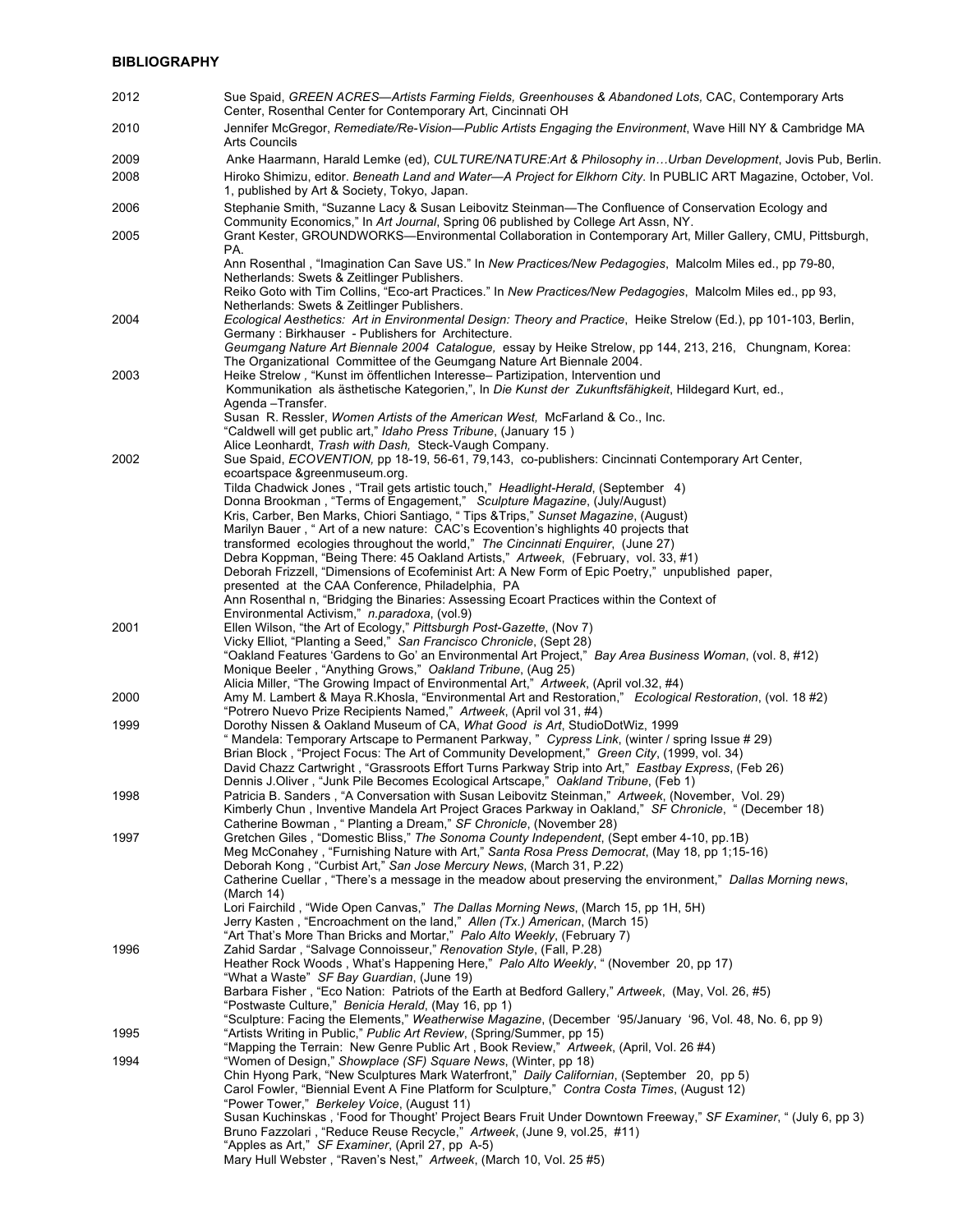| 1993                | Susan Kuchinskas, "For the Individuals, It's Garbage In, Art Out," SF Examiner, (December 22, pp 3)                |  |
|---------------------|--------------------------------------------------------------------------------------------------------------------|--|
|                     | "San Francisco Art Commission," West (SF Art Institute Journal), (Winter, pp 13)                                   |  |
|                     | Terri Cohn, "Fixing the Earth," Artweek, (September 9, pp 2)                                                       |  |
|                     | Clara-Rae Genser, "Local Artist Recreates with Recyclables," The (Albany) Journal, (September 2)                   |  |
|                     | Carol Fowler, "Women Artists Show their Wood Works," Contra Costa Times, (July 2, pp 21)                           |  |
|                     | Karen Hershenson, "He Works with a Sticky Subject," Contra Costa Times, (January 29-February 4)                    |  |
|                     | Glen Helfand, "Art," SF Weekly, (January 27, pp 19)                                                                |  |
|                     | David Bonetti, "Down in the Dumps: Uplifting Art," SF Examiner, (January 27)                                       |  |
|                     | "Garbage Stories," Suzanne Girot, San Jose, CA. " Video: (Shown in numerous film festivals)                        |  |
| 1992                | Amanda Dowd, "Make it Shiny, Make it New: Susan Leibovitz Steinman's Reusable Art," Equinox Journal, (Fall, Vol 1) |  |
| 1991                | Lydia Matthews, "Out in the Open," Artweek, (April 30, pp 11)                                                      |  |
|                     | Tamar Kaufman, "Three Artists Seeking Shelter atJudah L.Magnus Museum," The Northern California Jewish Bulletin,   |  |
|                     | (Auqust 9, pp 31)                                                                                                  |  |
|                     | Ralph Rugoff & David Levi Strauss, "The Best of California Art," California Magazine, (July, pp 3)                 |  |
|                     | Jennifer Crohn, "Art Au Lait," East Bay Guardian, (February, pp 25)                                                |  |
| 1990                | Video: "The Tree Museum: An Interview with Susan Leibovitz Steinman," Elizabeth Sher,                              |  |
|                     | I.V. Studios, Berkeley, CA. (Library collection, CA College of Arts & Crafts, Oakland)                             |  |
|                     | "Art and Ecology," <i>Ecocity Conference Report</i> , Urban Ecology, Berkeley, CA (April, pp 74-75)                |  |
| 1989                | Ann Powers, "Street Talk," SF Weekly, (December, 20, V.8, #49 pp 14)                                               |  |
| 1995                | Victoria Dalkey, "Making Statements, Women artists create images that boldly speak their minds,"                   |  |
|                     | The Sacramento Bee. (October 15)                                                                                   |  |
|                     |                                                                                                                    |  |
| <b>WEB ARTICLES</b> |                                                                                                                    |  |

| 2008 | Web pod cast interview, Arts & Healing Network, www.artheals.org                                                        |
|------|-------------------------------------------------------------------------------------------------------------------------|
| 2005 | Michael Gant, "Around the Rim," www.metroactive.com/papers/metro/01.26.05/exhibits-0504.html                            |
|      | Patricia Watts, "Ecoartists: Engaging Communities in a New Metaphor,                                                    |
|      | http://communityarts.net//readingroom/archive/66watts.php, Community Arts Network/Art in the Public Interest.           |
| 2002 | Patricia Watts, "Ecoartists: Engaging Communities in a New Metaphor," www.landviews.org/articles/metaphor-pw.html       |
|      | LAND: Online Journal of Landscape, Art and Design, (summer 2003)                                                        |
| 2002 | The Idaho Statesman, www.idahostatesman.com/News/story.asp?ID=16974, (Aug 5)                                            |
|      | The Cincinnati Enguirer, www.enguirer.com/editions/2002/06/27/tem art of new nature.html                                |
|      | Amy Lipton, "The Alchemical Garden," http://greenmuseum.org/c/alch_gard/                                                |
|      | Greenmuseum.org, www.greenmuseum.org/c/ecovention/                                                                      |
| 2001 | ecoartspace, www.ecoartspace.org                                                                                        |
|      | Vicky Elliot, "Planting a Seed," SF Gate, San Francisco Chronicle, www.sfgate.com, (Sept 28)                            |
|      | Arts & Healing Network, www.artheals.org                                                                                |
|      | Terri Cohn, curator, Women Artists of the American West, www.sla.purdue/waaw/                                           |
| 2000 | International Sculpture Center, www.sculpture.com, article on Bay Area Sculptors                                        |
|      | Teresa Hauge Giovanzana, "Making a Difference: Community Outreach in the Arts Symposium,"                               |
|      | www.sbawca.org/outreach/outreach01.html, SBAWCA-Outreach                                                                |
| 2004 | Jo Anna Isaak, "Taking Out the Trash: Public Art Projects by The Garbage Girls,"                                        |
|      | Public Space-Gesprachsreiche 2, www.public-space.at/gespr/gespr2.htm, (Aug 18)                                          |
|      | Ann Elliot Sherman, "Bound to the Earth," Metroactive, www.metroactive.com/papers/metro/04.03.97/art-9714.html, (Apr 3) |

## **PUBLISHED WRITING**

| 2009         | "Manifesto" in CULTURE/NATURE, Haarman & Lemke (ed), Jovis Pub., Berlin Germany                                                                                                               |
|--------------|-----------------------------------------------------------------------------------------------------------------------------------------------------------------------------------------------|
| 1996-current | WEAD- Women Environmental Artists Directory, editor/cofounder & director, San Francisco, CA                                                                                                   |
| 1998         | "The Unbearableness of Being Without Light," (detail) A Journal of Art Criticism,<br>So. Bay Area Women's Caucus for Art, San Jose (Vol. 6#1)                                                 |
| 1997         | "We Honor You, Jo Hanson," National Women's Caucus for Art Honor Awards 1997, catalog,<br>co-authors Suzanne Lacy and Mierle L. Ukeles (pp 8-11)                                              |
| 1995         | "Directional Signs: A Compendium of Artists' Works," Mapping the Terrain: New Genre Public Art",<br>Suzanne Lacy, editor, Bay Press, Seattle (pp 187-285)                                     |
| 1994         | Living in Balance, editor/author, exhibition catalog, Richmond Art Center                                                                                                                     |
| 1993         | The Art of Recycle, school teacher manual; City of SF Recycling Program, S.C.R.A.P., et al                                                                                                    |
| 1992         | "The Crime of Candor: Feminist Art Criticism," Studio Potter (art journal) V.20 #1<br><i>Encounters on the Road of Poems and Borders, contributor, Suzanne Lacy, ed., Posit-Tele, FINLAND</i> |

## **Selected LECTURE/PANELS**

| 2005 | ECOtistical Art, chair Linda Weintraub, College Art Assoc. Conf., Atlanta, GA<br>Ecoart Summit, World Earth Day, The Exploratorium, SF, CA |
|------|--------------------------------------------------------------------------------------------------------------------------------------------|
|      | GROUNDWORKS Symposium, Miller Gallery, Carnegie Mellon Univ., Pittsburgh, PA                                                               |
| 2003 | Strategic Partnering Case Study: Art & Community Landscapes, Americans for Arts Conf. Portland, OR                                         |
| 2002 | Art for Life's Sake, The New Aesthetics of Participation, the Open Center, NYC, NY                                                         |
|      | The Art & Science of Restoration, BIONEERS Conference, San Rafael, CA                                                                      |
| 2001 | "Art for Life's Sake: The New Aesthetics of Participation," NYC Open Center, NY                                                            |
|      | New School/Parsons College, NYC, NY                                                                                                        |
|      | "Bridging the Binaries," WASTE Summit, Chatham College, Pittsburgh, PA                                                                     |
|      | "Eco-Art=Eco-Activism" Symposium/Exhibit, JFK University, Berkeley, CA                                                                     |
|      | Society of Teachers of Family Medicine, Charleston, SC, Plenary speaker                                                                    |
|      | "Taking Nature Seriously" Conference, U. of Oregon, Eugene, OR,                                                                            |
|      | Art/Nature/Culture conference, Flagstaff, AZ                                                                                               |
| 1999 | College Art Assn. Conf. panel Co-Chair, "Out of the Mainstream, Into the Mainstream." Los Angeles, CA                                      |
| 1997 | "Re-Viewing Our Environment," SECAC/MACAA College Art Conf, Richmond, VA                                                                   |
| 1996 | SFSU symposium: Public Artists Working in Non-Traditional Ways in Civic Spaces                                                             |
|      | Arts & Healing Network, Sausalito, CA                                                                                                      |